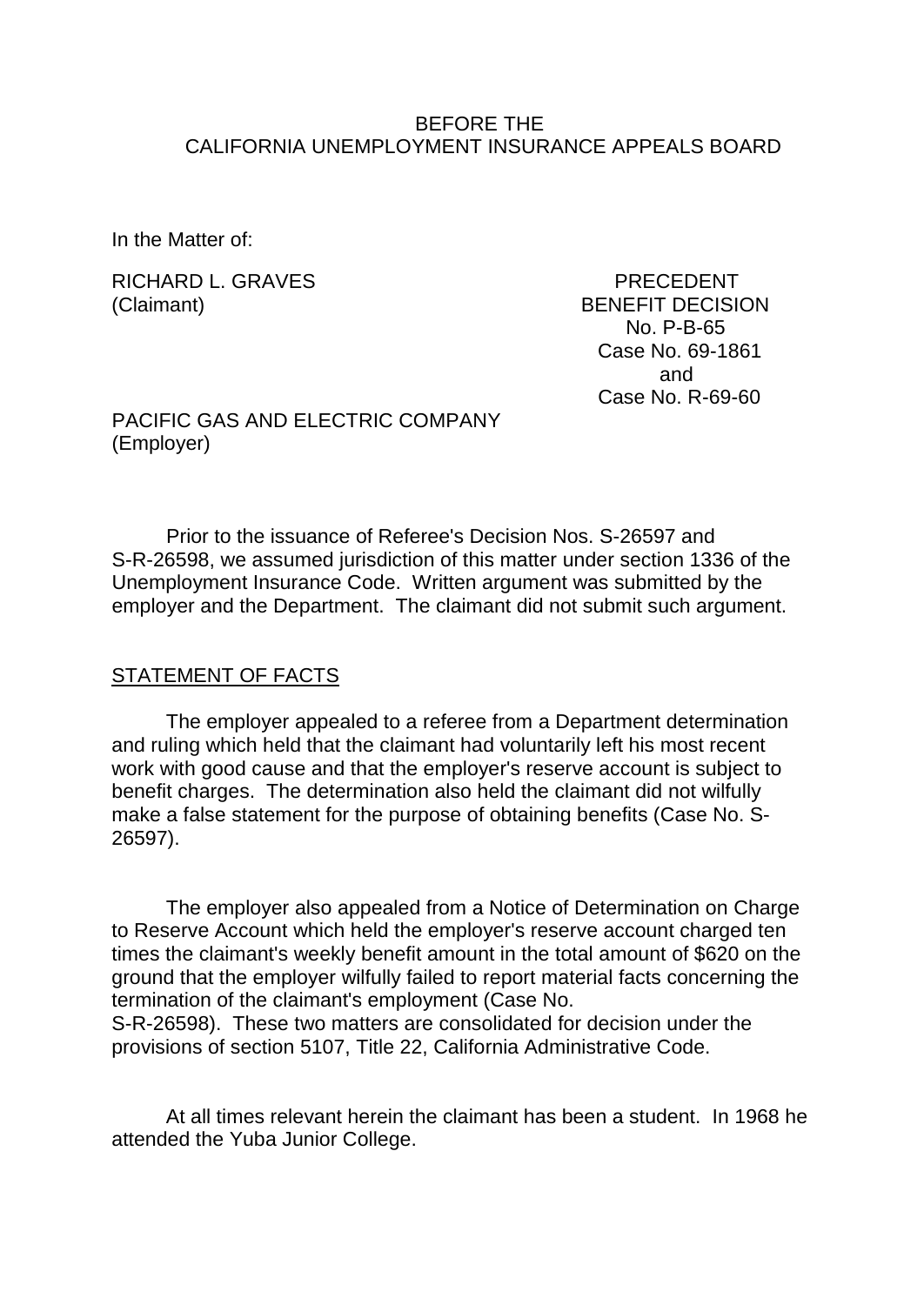The claimant was originally hired by the employer on July 7, 1966 as a helper, temporary additional, for vacation relief purposes. On September 6, 1966 his position was changed to helper, temporary additional, part time. At this time the claimant worked on a part-time basis while attending school. The job terminated on December 2, 1966.

On June 19, 1967 the claimant was employed as a warehouseman, temporary additional, for vacation relief purposes. On September 8, 1967 this employment terminated. On October 10, 1967 the claimant was again employed as a warehouseman, temporary additional, part time, and the claimant performed this employment on a part-time basis while he attended school. On November 24, 1967 this employment terminated. On April 8, 1968 the claimant was reemployed as a warehouseman, temporary additional, part time, and performed this work at the same time he attended school. This job ended with commencement of full-time temporary work as a warehouseman in June 1968.

On June 17, 1968 the claimant was employed as a warehouseman, temporary, for the reason that the employer needed full-time help for vacation relief purposes. On September 17, 1968, the day before the claimant returned to school, his employment terminated.

The claimant completed the 1968 fall semester at the junior college and then filed a claim for unemployment insurance benefits which was made effective February 2, 1969. The claimant reported to the Department the reason for the termination of his last work was "job terminated" and "I was hired for summer help and the job terminated." The employer reported the reason for the termination of work as follows: "Claimant resigned to return to school. He was employed as a Warehouseman at \$26.22 per day."

When the claimant began full-time work on June 17, 1968, it was understood by the claimant and the employer that the work would end at the end of the school vacation period so that the claimant could return to school in September 1968.

In late June 1968 the claimant was uncertain whether he would return to school as a full-time student in the fall of 1968 because he needed only a few subjects to complete his course of study. The claimant took a written test with the employer to see if he could qualify as a permanent full-time employee for the employer. On June 28 he was informed he had not passed this test. Normally this test is given on a one-time basis.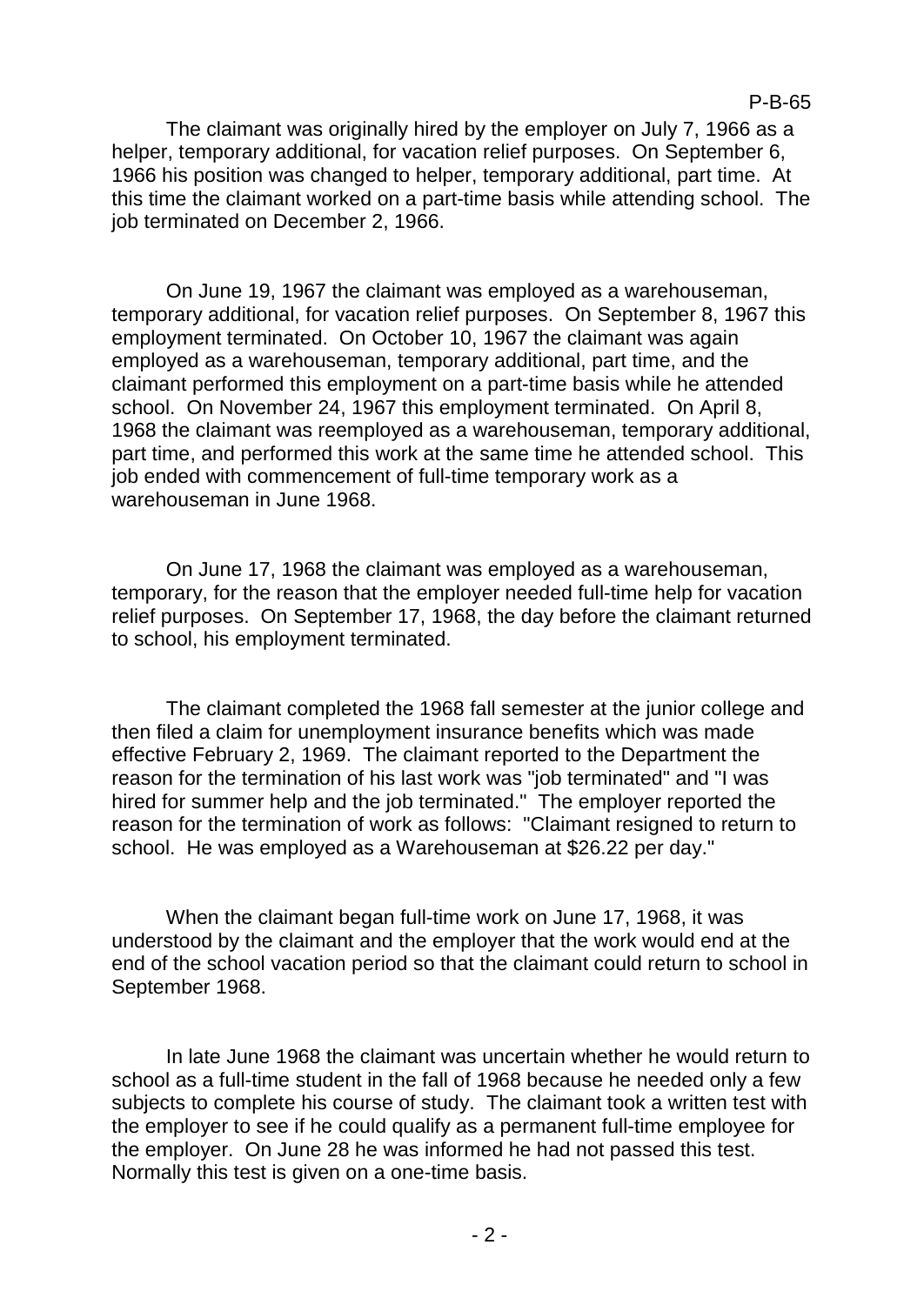In August 1968 the claimant inquired whether he could continue in employment after the end of the vacation period on a part-time basis. The employer could not offer the claimant either part-time or full-time work after September 17, 1968.

The employer prepared an internal personnel document which said, in part, that the employment terminated for the reason the claimant resigned to return to school. The claimant signed this document without argument as he had signed several other similar forms on prior occasions.

Upon inquiry by the Department, the complete details and circumstances concerning the claimant's employment were furnished by the employer. The Department, however, issued the Notice of Determination on Charge to Reserve Account on the ground that the employer originally had failed to provide all the information concerning the termination of the claimant's employment; namely, that the employer had failed to notify the Department that the claimant had been hired only for the summer vacation period.

## REASONS FOR DECISION

Section 1030.5 of the Unemployment Insurance Code provides:

"1030.5. It the director finds that any employer or any employee, officer, or agent of any employer, in submitting facts pursuant to Section 1030 or 3701, willfully makes a false statement or representation or willfully fails to report a material fact concerning the termination of a claimant's employment, the director shall make a determination thereon charging the employer's reserve account not less than 2 nor more than 10 times the weekly benefit amount of such claimant. The director shall give notice to the employer of a determination under this section. Appeals may be taken from said determinations in the same manner as appeals from determinations on benefit claims."

Although the claimant herein did not resign to return to school, this fact, as reported by the employer, resulted from a simple error rather than a wilful false statement or wilful withholding of material facts. The error was adequately explained or corrected before the issuance of the Department's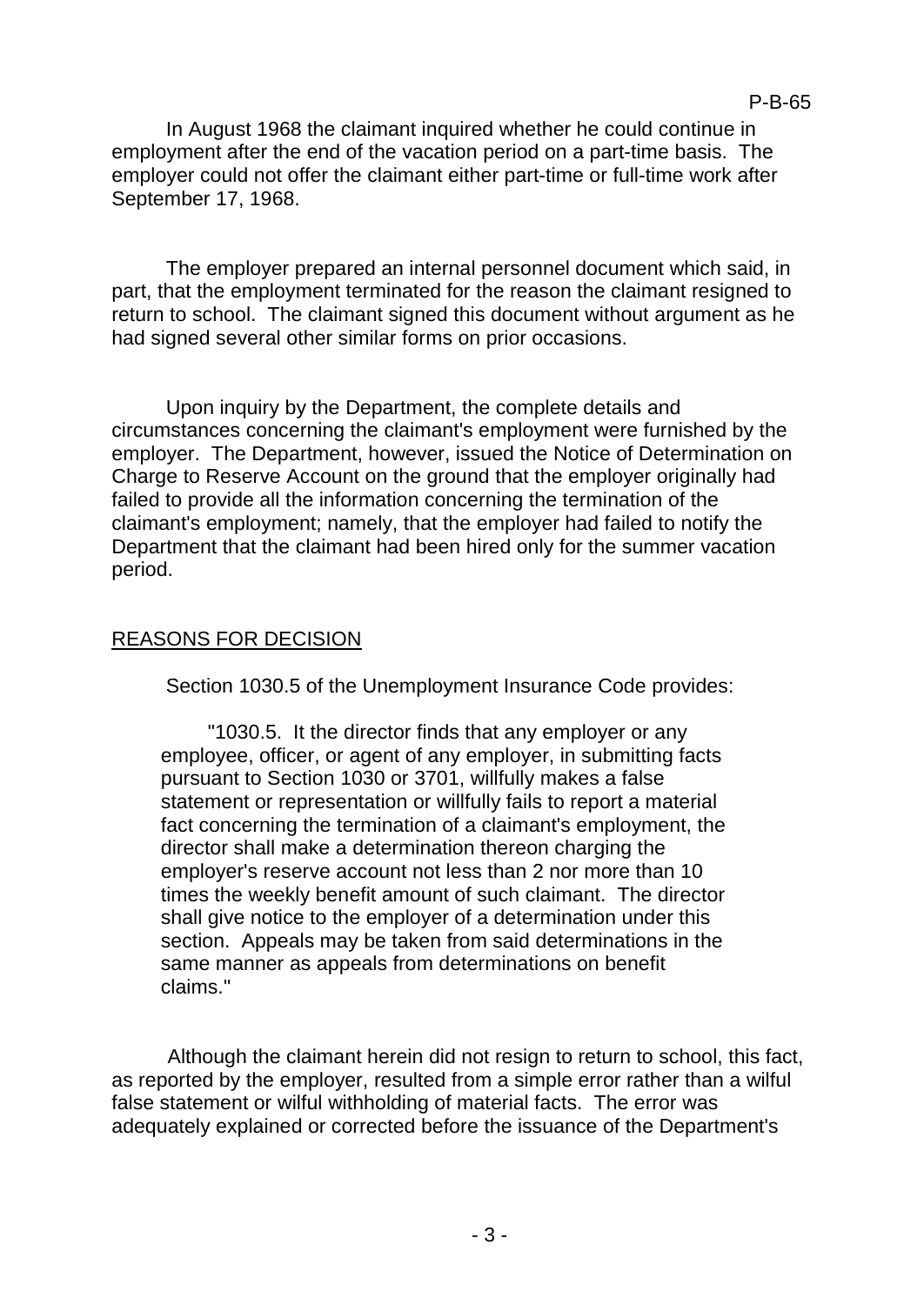determination. The employer in good faith reached an erroneous conclusion on a technical issue, and it would be unfair to penalize an employer for a false statement under such circumstances. (See Appeals Board Decision No. P-R-29)

Section 1257 of the code provides in part:

"1257. An individual is also disqualified for unemployment compensation benefits if:

"(a) He wilfully made a false statement or representation or wilfully failed to report a material fact to obtain any unemployment compensation benefits under this division."

The claimant reported the reason he was no longer working was "job terminated" and "I was hired for summer help and the job terminated." We agree that these facts as reported by the claimant are correct and hold the claimant was not subject to disqualification under section 1257(a) of the code.

Section 1256 of the code provides:

"1256. An individual is disqualified for unemployment compensation benefits if the director finds that he left his most recent work voluntarily without good cause or that he has been discharged for misconduct connected with his most recent work."

Section 1030(a) of the code, as amended, provides:

"1030. (a) Any employer who is entitled under Section 1327 to receive notice of the filing of a new or additional claim may, within 10 days after mailing of such notice, submit to the department any facts within its possession disclosing whether the claimant left such employer's employ voluntarily and without good cause or was discharged from such employment for misconduct connected with his work, or whether the claimant was a student employed on a temporary basis and whose employment began within, and ended with his leaving to return to school at the close of, his vacation period*.* The period during which the employer may submit such facts may be extended by the director for good cause." (Emphasis added; 1968 amendment delineated)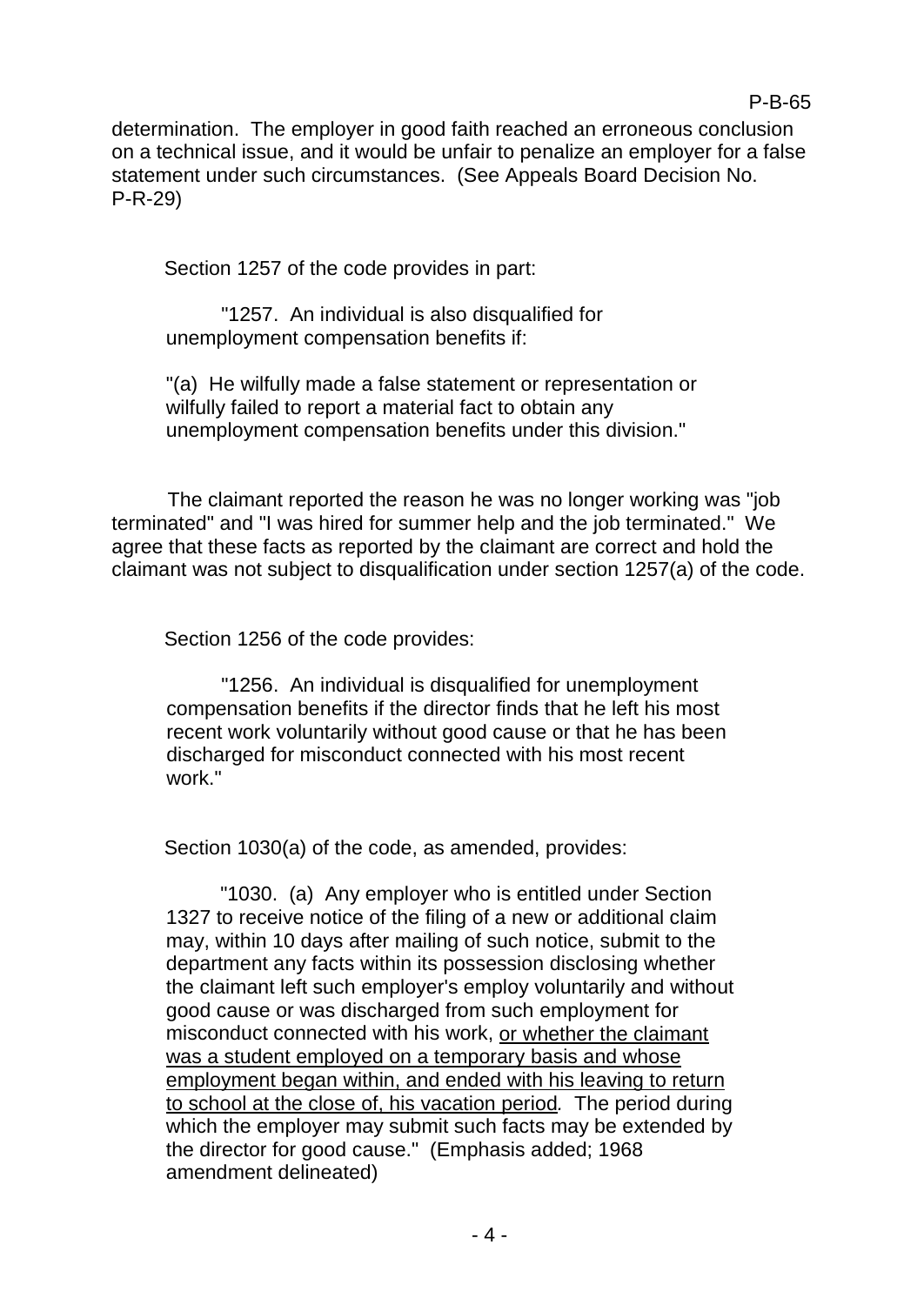Section 1032 of the code, as amended, provides:

"1032. If it is ruled under Section 1030 or 1328 that the claimant left the employer's employ voluntarily and without good cause or was discharged by reason of misconduct connected with his work, or that he was a student employed on a temporary basis and whose employment began within, and ended with his leaving to return to school at the close of, his vacation period*,* benefits paid to the claimant subsequent to the termination of employment due to such voluntary leaving or discharge, or due to the termination of the temporary employment of a student whose employment began within, and ended with his leaving to return to school at the close of, his vacation period*,* which are based upon wages earned from such employer prior to the date of such termination of employment, shall not be charged to the account of such employer unless he failed to furnish the information specified in Section 1030 within the time limit prescribed in that section." (Emphasis added; 1968 amendment delineated)

The situation existing at the time of termination of employment; that is, the factors which precipitated and were the immediate cause of the claimant's unemployment, govern the claimant's eligibility for benefits under section 1256 of the code.

In Appeals Board Decision No. P-B-37, we stated:

"In applying the provisions of section 1256 of the Unemployment Insurance Code it must first be ascertained who the moving party was in the termination of the employment. If the claimant left employment while continuing work was available, then the claimant is the moving party in the termination. On the other hand if the employer refuses to permit an individual to continue working although the individual is ready, willing, and able to continue work, then the employer is the moving party in the termination of employment."

Here the claimant wished to continue in employment beyond the summer vacation period. If he could have obtained such employment he would have foregone a return to school. However, the employer could not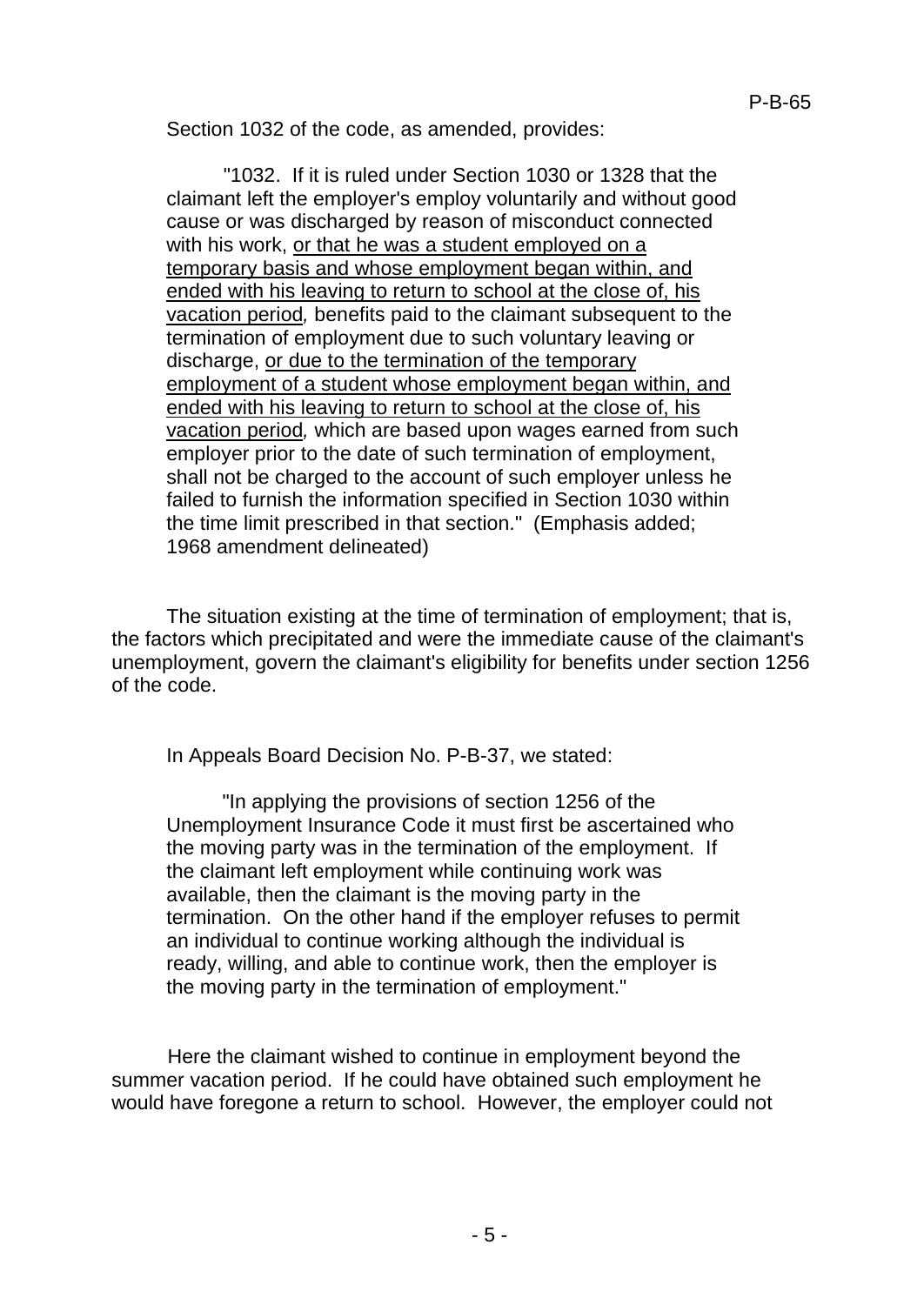offer the claimant continued employment. Therefore, the employer was the moving party in the termination of the employment relationship; and, since the termination was for reasons other than misconduct connected with the work, the claimant is not subject to disqualification under section 1256.

By the amendments to sections 1030(a) and 1032 the legislature intended to encourage the hiring of students for vacation work by permitting the noncharging of employer's reserve accounts for benefits paid based on wages earned while temporarily employed during the vacation period, provided certain conditions were met; namely, that the employment began within, and ended with his leaving to return to school at the close of, his vacation period."

Here the claimant's full-time employment began within and ended at the close of his vacation period, and as the claimant last worked on September 17*,* 1968 and began school on September 18, 1968, we find the claimant's employment "ended with his leaving to return to school at the close of, his vacation period." Therefore, the employer's reserve account is relieved of charges as to benefits paid based on wages earned from that employment encompassed within the provisions of sections 1030(a) and 1032 of the code, as amended, effective November 13, 1968.

### DECISION

The determination of the Department in Case No. S-26597 is modified as to grounds but affirmed as to result. The ruling of the Department is reversed. The claimant is not disqualified for benefits under sections 1256 and 1257(a) of the code. The employer's reserve account is relieved of benefit charges under section 1032 of the code.